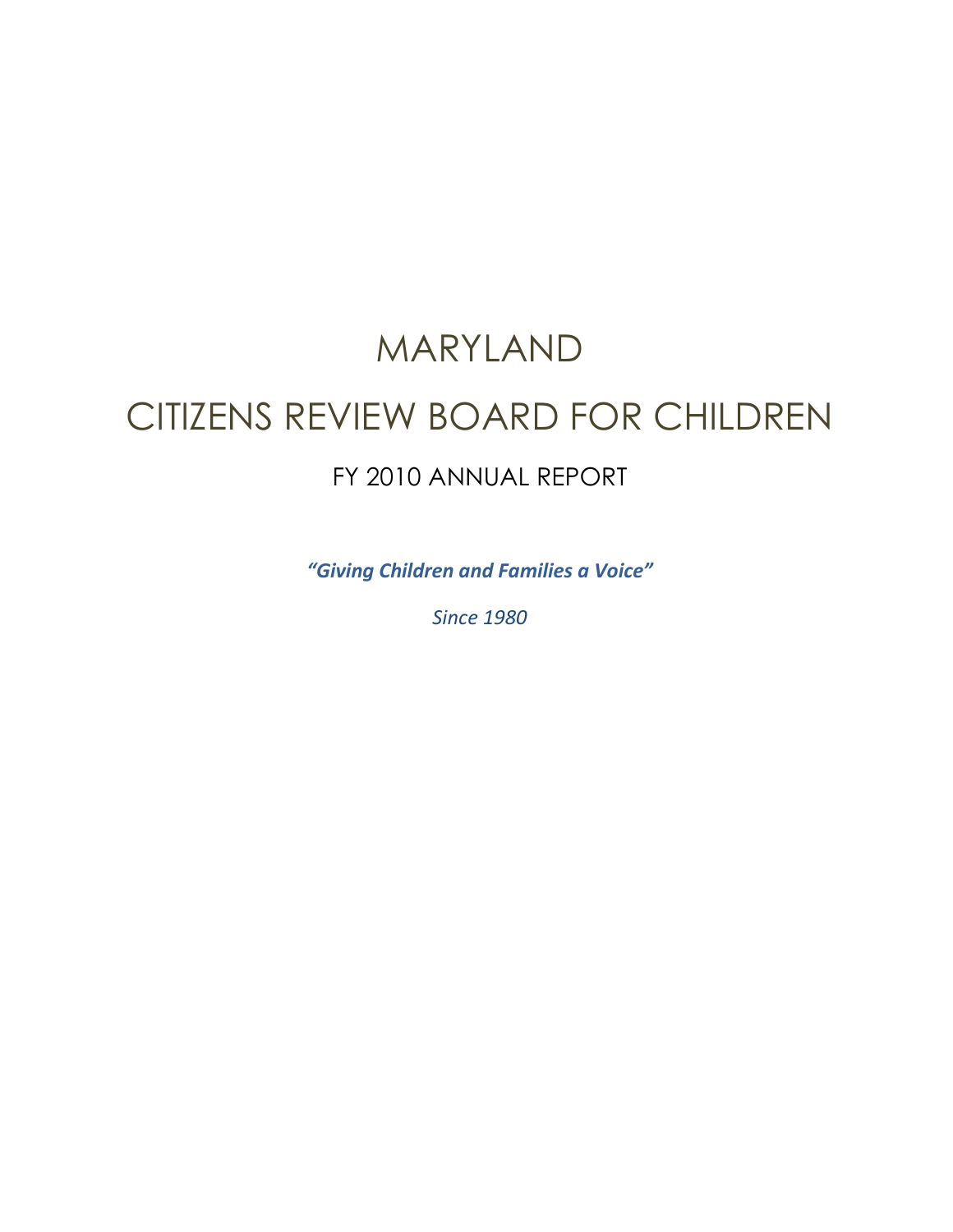# Table of Contents

|                                             | Page           |
|---------------------------------------------|----------------|
| <b>Executive Summary</b>                    | $\overline{2}$ |
| About Us                                    | 3              |
| <b>Program Description</b>                  | 3              |
| Mission, Vision, and Goals                  | 3              |
| Legislative Agenda                          | $\overline{4}$ |
| Message from Board Chairperson              | 5              |
| <b>Case Reviews</b>                         | 6              |
| Out of Home Case Review Findings            | 7              |
| Adoption                                    | 8              |
| <b>APPLA</b>                                | 12             |
| <b>Out of Home Care Statistics</b>          | 14             |
| <b>Child Protection Panel Reviews</b>       | 15             |
| <b>Child Protective Services Statistics</b> | 16             |
| <b>CRBC Goals and Recommendations</b>       | 17             |
| Volunteers                                  | 18             |
| The State Board                             | 20             |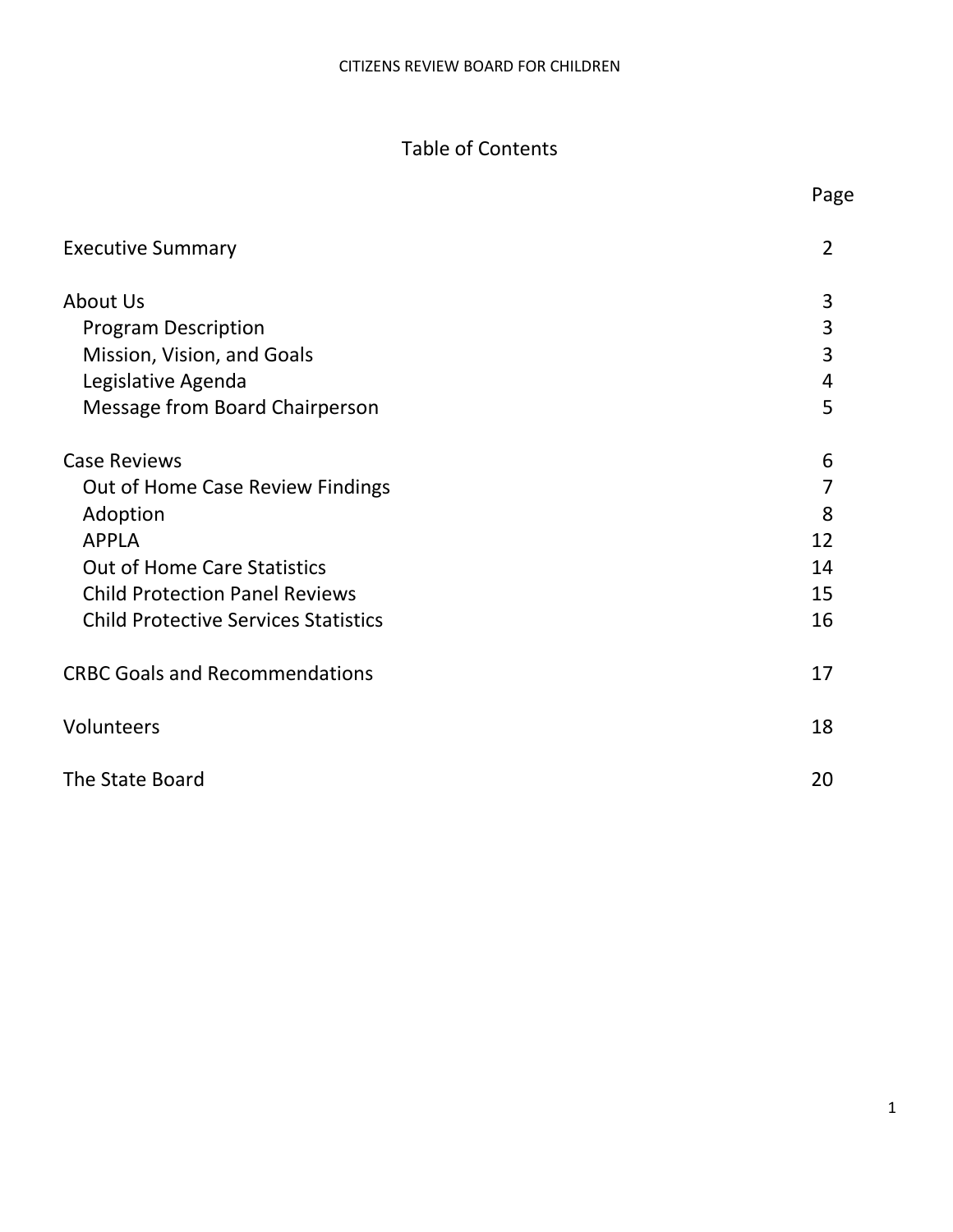#### FY 2010 Annual Report Summary

During fiscal year 2010 the Citizens Review Board for Children (CRBC) reviewed 1199 cases of youth in out of home placements. In accordance with an agreement reached between the Department of Human Resources (DHR) and the CRBC State Board, CRBC reviewed cases of youth with a permanency plan of adoption or Another Planned Permanent Living Arrangement (APPLA). This focus allowed CRBC to review these vulnerable and often overlooked populations.

Cases were reviewed that met the following criteria:

Adoption:

- Youth with newly established primary permanency plans of adoption (reviewed three months after the plan has been changed)
- Youth with existing plans of adoption for twelve months or longer (reviewed three months before next court review date)

#### APPLA:

- Youth with newly established primary permanency plans of APPLA (reviewed three months after the plan has been changed)
- Youth age 17 or 20 years old with existing or new cases (reviewed three to five months after the youth's birthday)
- Youth 15 years old and younger with existing plans of APPLA

Goals of the adoption reviews were to ensure:

- Youth are receiving the services necessary to prepare them and their pre-adoptive families for adoption
- Barriers are identified and removed so the adoption process progresses in a timely manner
- The local departments are adequately searching for and recruiting adoptive resources

Goals of the APPLA reviews were to ensure:

- That youth are receiving the services necessary to prepare them to live independently
- That the local departments are working alongside the youth to identify a permanent connection for the youth
- That APPLA is not viewed as a "catch-all" without exploring other permanency options
- That youth are made part of the service and case planning processes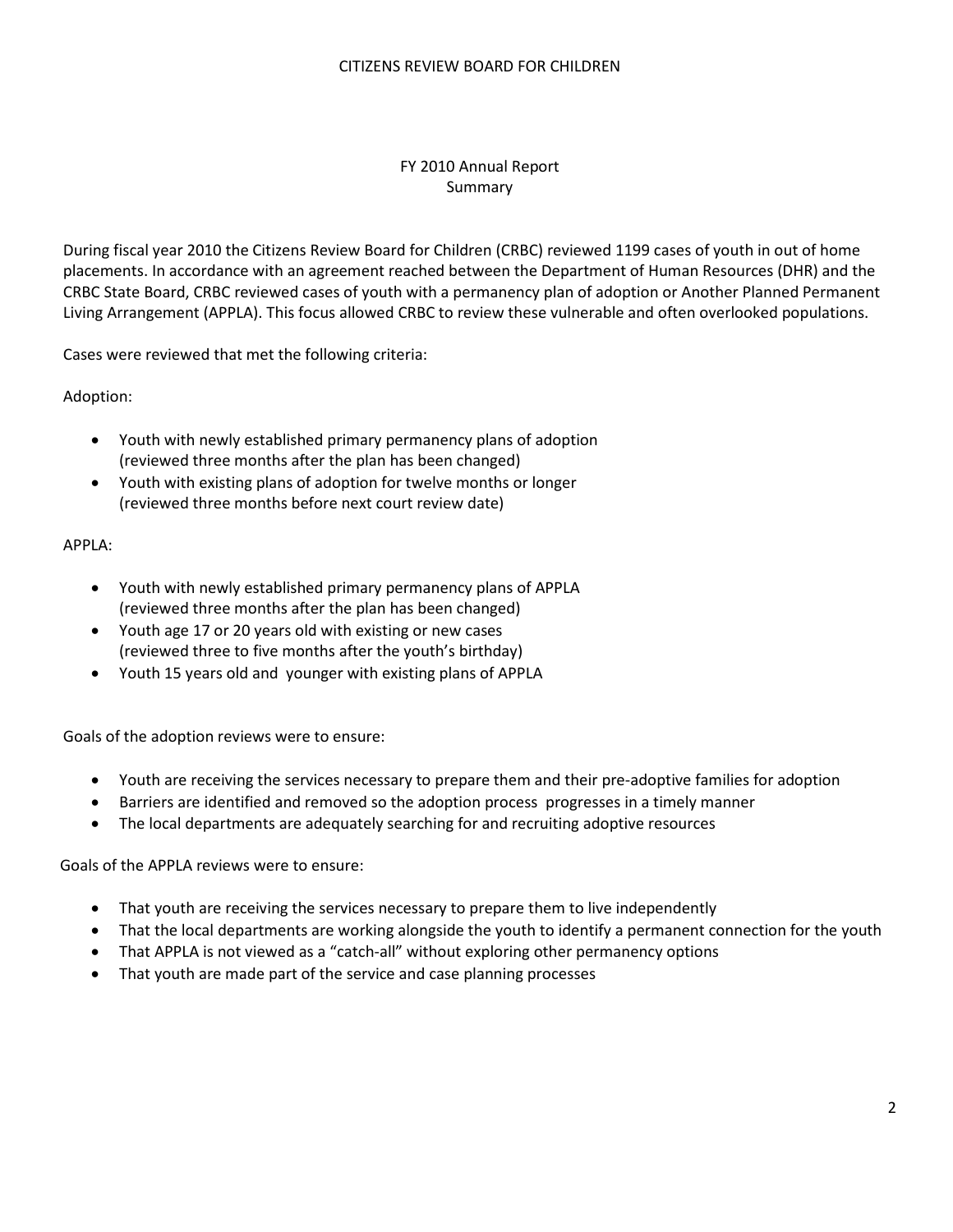# **About Us**

# **Program Description**

The Citizens Review Board for Children supports all efforts to provide permanence for children in foster care. This state board provides oversight to Maryland's child protection agencies and trains volunteer citizen panels to aid in child protection efforts.

The Citizens Review Board for Children now has two major components – out of home care and child protection. Each component has three major modalities: case review, program monitoring and advocacy.

The Citizens Review Board for Children consists of volunteer representatives from state and local boards in each county. There are currently 54 local review boards throughout the state. CRBC reviews cases of children in out-of-home placement and monitors child welfare programs making recommendations for system improvements.

The State Board reviews and coordinates the activities of the local review boards. The board also examines policy issues, procedures, legislation, resources, and barriers relating to out-of home placement and the permanency of children. The state board makes recommendations to the General Assembly around ways of improving Maryland's child welfare system.

#### **Mission**

Volunteer reviewers monitor child welfare systems and review cases, make findings, and recommendations, and advocate improving the administration of the system and the management of individual cases. As a result, children will be safe; be placed in stable, permanent living arrangements without undue delay; enjoy continuity of relations; and have the opportunity to develop to their full potential.

#### **Vision**

The child welfare community, General Assembly, other key decision-makers, and the public will look to the Citizens Review Board for Children for objective reports on vital child welfare programs and for consistent monitoring of safeguards for children. The State of Maryland will investigate child maltreatment allegations thoroughly, protect children from abuse and neglect, give families the help they need to stay intact, place children in out-of-home care only when necessary, and provide placements that consider all the child's needs. Casework will combine effective family services with expeditious permanent placement of children.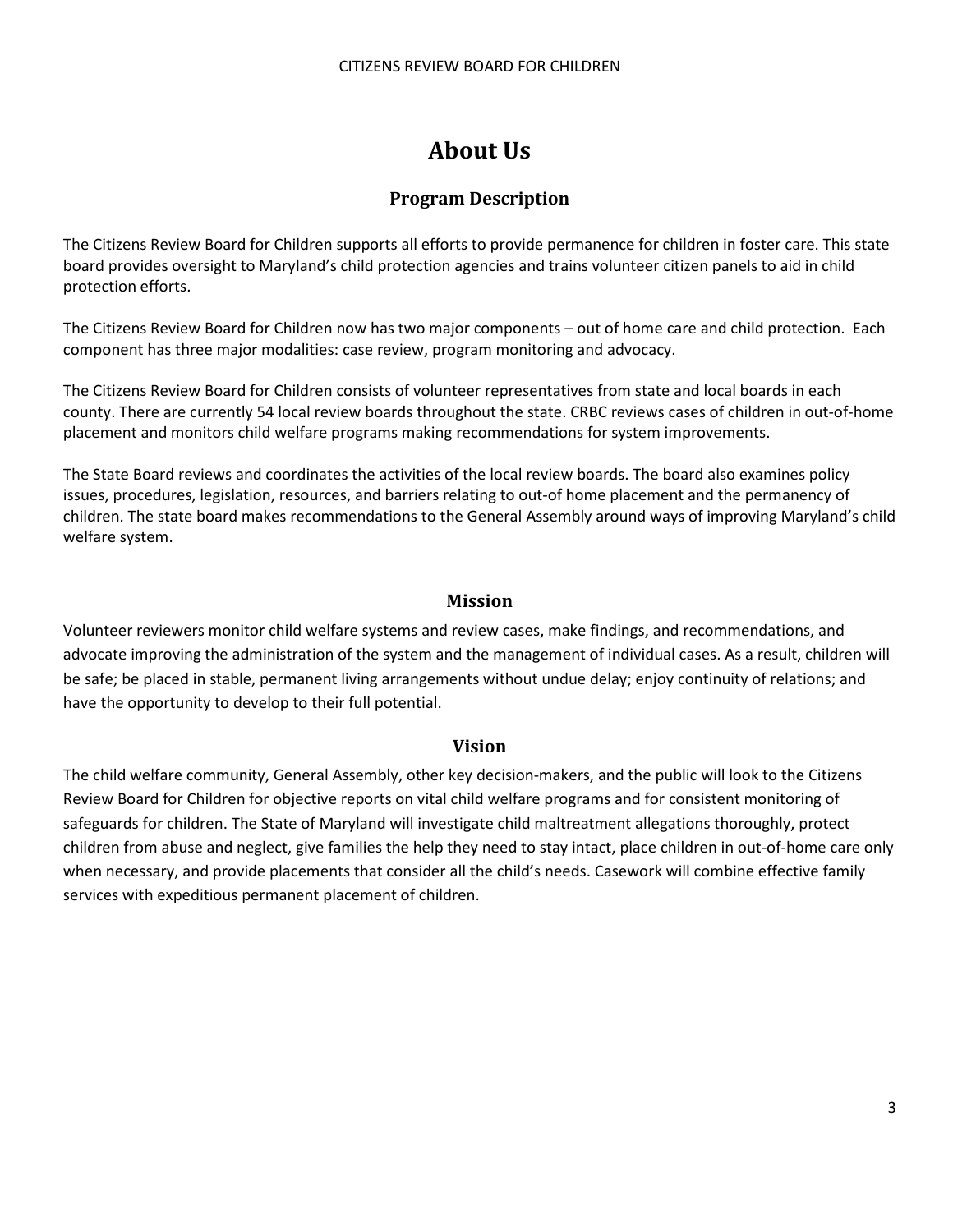#### CITIZENS REVIEW BOARD FOR CHILDREN

# **Legislative Agenda**

The children's legislative action committee (CLAC) is the legislative committee under the authority of State Board charged with implementing CRBC's legislative agenda. CLAC's advocacy priorities include a broad range of family services. Maryland's child welfare budget is disproportionately spent on keeping children in high-cost out of home placements while many thousands of children and families do not have access to high quality family services. The Department of Human Resources Secretary sought to change this dynamic with innovative initiatives. Savings from reducing inappropriate placements are reinvested to fund the following:

- Family team decision-making and other techniques for involving parents and other family members in planning for safety and permanency
- Intensive family preservation services, which can be cost-effective while protecting children from further abuse or neglect
- Strengthening family support services in order to prevent child abuse and neglect
- Increasing funding for and integration of mental health and substance abuse treatment services with child welfare programs
- Finding ways to identify, locate, notify, and support tens of thousands of grandparents and other relatives who are caring for children so that these children do not require State care
- Support for kinship care providers at the same level as foster parents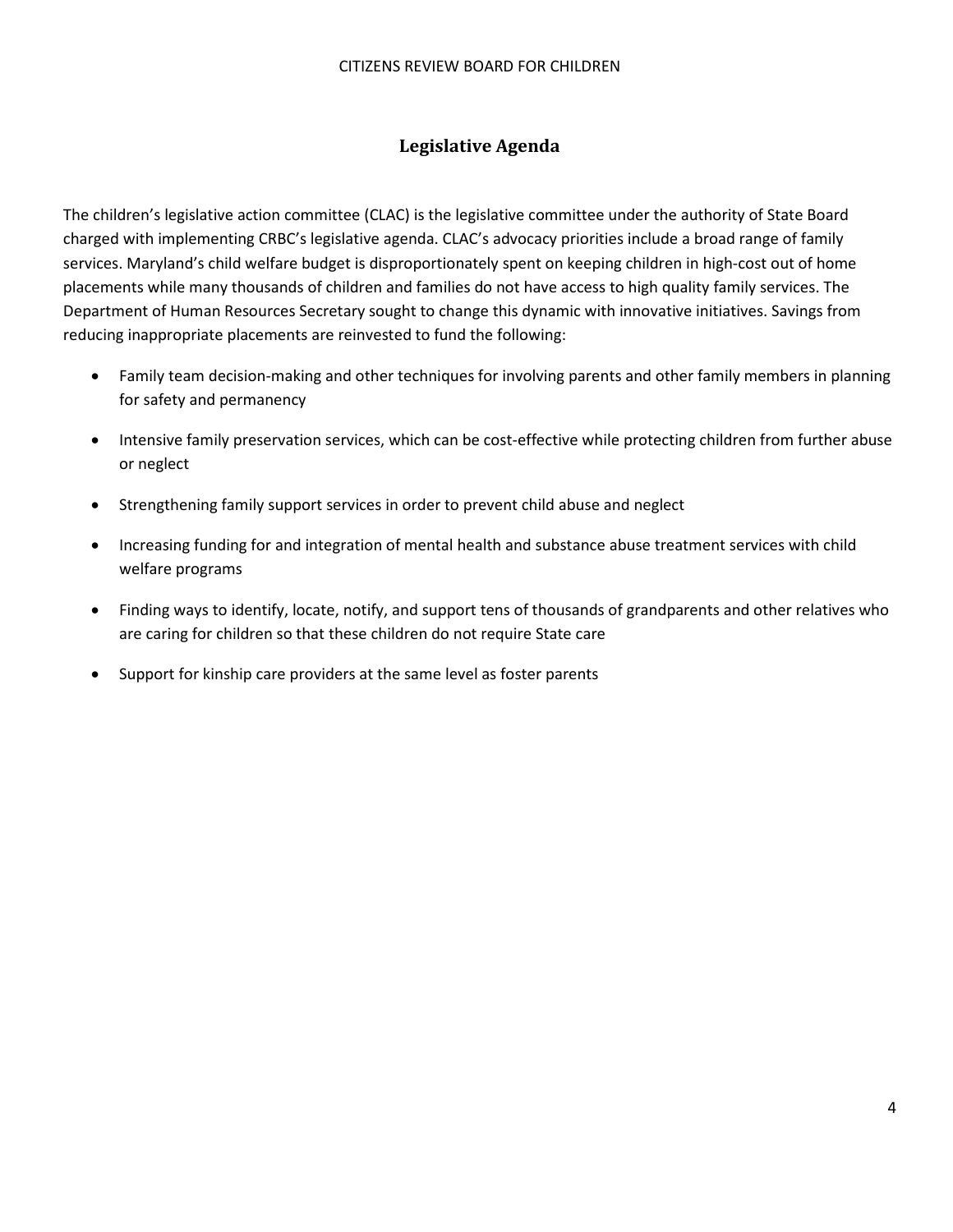## **Message from Board Chairperson**

Greetings,

This fiscal year marked the 30<sup>th</sup> year anniversary that the Citizens Review Board for Children (formerly known as the Foster Care Review Board) has conducted reviews of children in out of home placements and advocated for families and children involved in Maryland's child welfare program. Over these years, child welfare in Maryland has experienced ups and downs as it has evolved to address the needs of the community. As public child welfare has responded to trends in the field so too has CRBC. We felt this milestone year was a good time to adjust our review focus as we respond to and address the needs of often overlooked groups within the field of child welfare.

Often the focus of child welfare analysts has been on family reunification. As our motto reads, "giving children and families a voice," staff and board members strive to do just that. Our desire to speak for those who might not otherwise have a voice contributed to our agreement with the Department of Human Resources to review cases of youth with permanency plans of Another Planned Permanency Living Arrangement (APPLA) and adoption. Far too often children are placed in pre-adoptive homes where they sit for years without finalization. Conversely, youth with plans of adoption may sit in foster homes without diligent efforts to find adoptive resources and thus permanency for them. Alternatively, many older youth "age out" of the system without permanency or plans for their future. These youth were dependent on "the system" for so long; they frequently are without skills necessary for them to live productive and independent lives. CRBC saw a need to speak out for these youth and to ensure they are not forgotten.

Among other things, over the past fiscal year we have learned:

- Although over half of youth with permanency plans of adoption were male, single women were twenty-seven times as likely to be identified as adoptive resources than single men
- Although sixty-seven percent of youth with permanency plans of APPLA were 17-21 years of age, only forty-one percent were identified by their case workers as requiring educational, employment, or housing services.

As we begin the fiscal year 2011, we will continue our focus on reviewing cases of adoption and APPLA. We will look more closely at services identified for and offered to youth with plans of APPLA. We hope to see a larger percentage of youth without pre-adoptive placements placed on adoption websites; and for a larger representation of single men as adoptive resources. Additionally, we will work with the local departments to encourage youth to attend reviews.

It is our hope to continue to give children and families a voice for another thirty years.

Respectfully, *Nettie Anderson-Burrs*  CRBC Board Chairperson

*Sabrena McAllister*  CRBC Administrator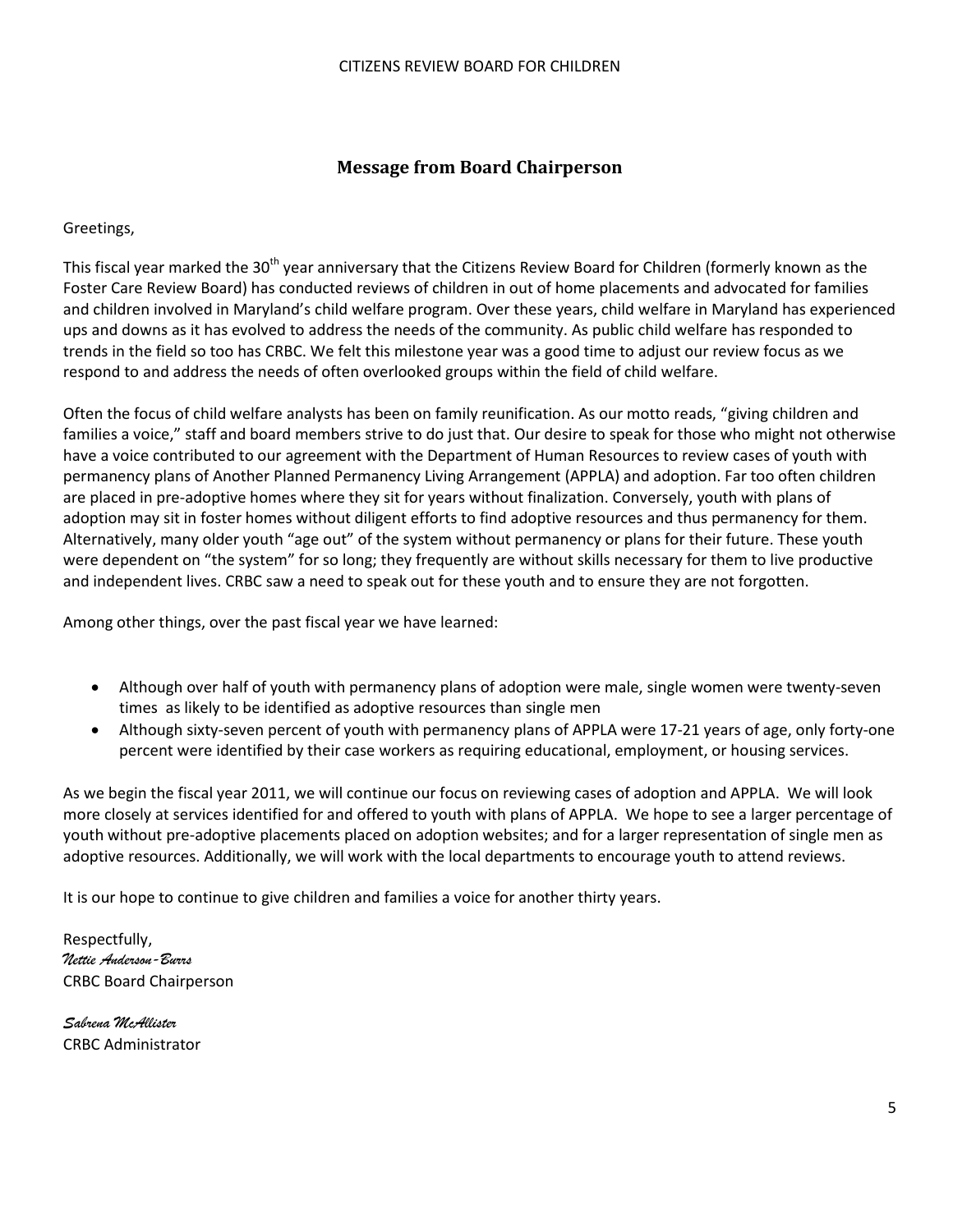# **Case Reviews**

#### **Out of Home Reviews**

During this fiscal year, CRBC reviewed 1570 fewer cases than in previous fiscal year (43% of the cases reviewed in fiscal year 09). Part of this reduction can be attributed to a more targeted review with the focus on youth with primary permanency plans of adoption and APPLA.



Also impacting the number of reviews conducted:

- Staff Shortage On July 1, 2009, CRBC had twenty-one full-time positions. At the start of the fiscal year, ten of the twenty-one positions were eliminated by the Maryland General Assembly leaving the organization with eleven full time employees. Mid way through the fiscal year, CRBC lost a Staff Assistant and the Assistant Administrator. Both of these positions are integral to CRBC being fully functional and effective. The absence of the Assistant Administrator and Staff Assistant (responsible for the facilitation and management of the case review process) resulted in an increase in workload for the remaining staff. At the end of the fiscal year, CRBC obtained approval to fill the vacant positions. The new Assistant Administrator began at the beginning of FY 2011.
- Weather –Sixty-six reviews were cancelled due to winter weather. This occurred during the third quarter which is typically when CRBC conducts the most reviews.
- Cancelled Reviews Close to 100 reviews were cancelled in the first quarter due to Baltimore City's refusal to submit documentation necessary to conduct the reviews.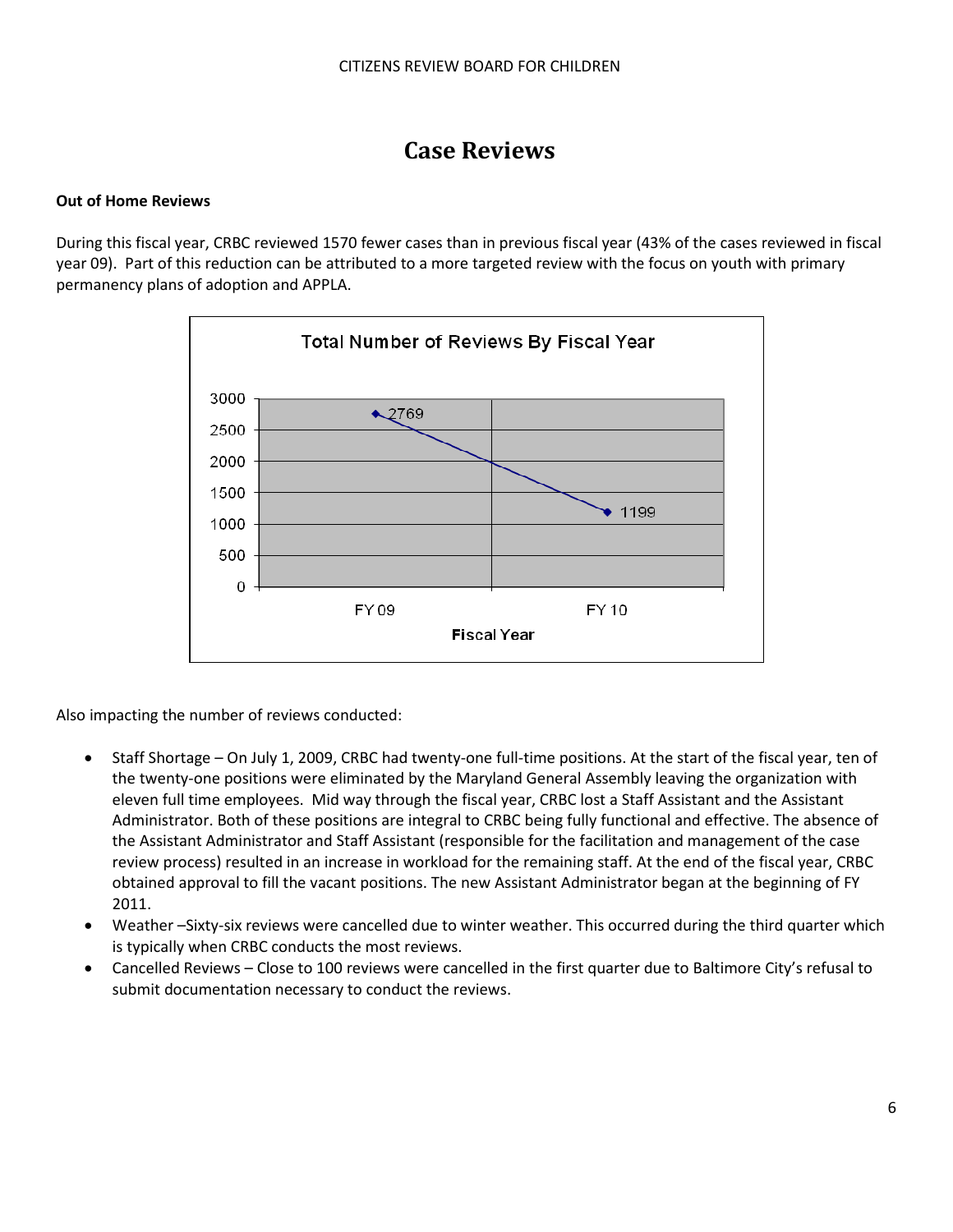# **Out of Home Review Findings**

The Citizens Review Board for Children reviewed 1199 cases of primary permanency plans of adoption or APPLA. In addition to these cases, CRBC reviewed advocacy cases. These are cases of youth in which the local boards, courts, or other interested parties feel needed extra attention so as to prevent them from being overlooked.



CRBC reviews cases of youth in each of the 23 Counties plus Baltimore City. As with the previous fiscal year and in accordance with DHR's Place Matters criteria, these 24 areas are classified as large, medium, and small jurisdictions based on the caseload size.



As demonstrated by the graph and accompanying chart, the large jurisdictions accounted for 812 reviews (67.7% of the total number of reviews).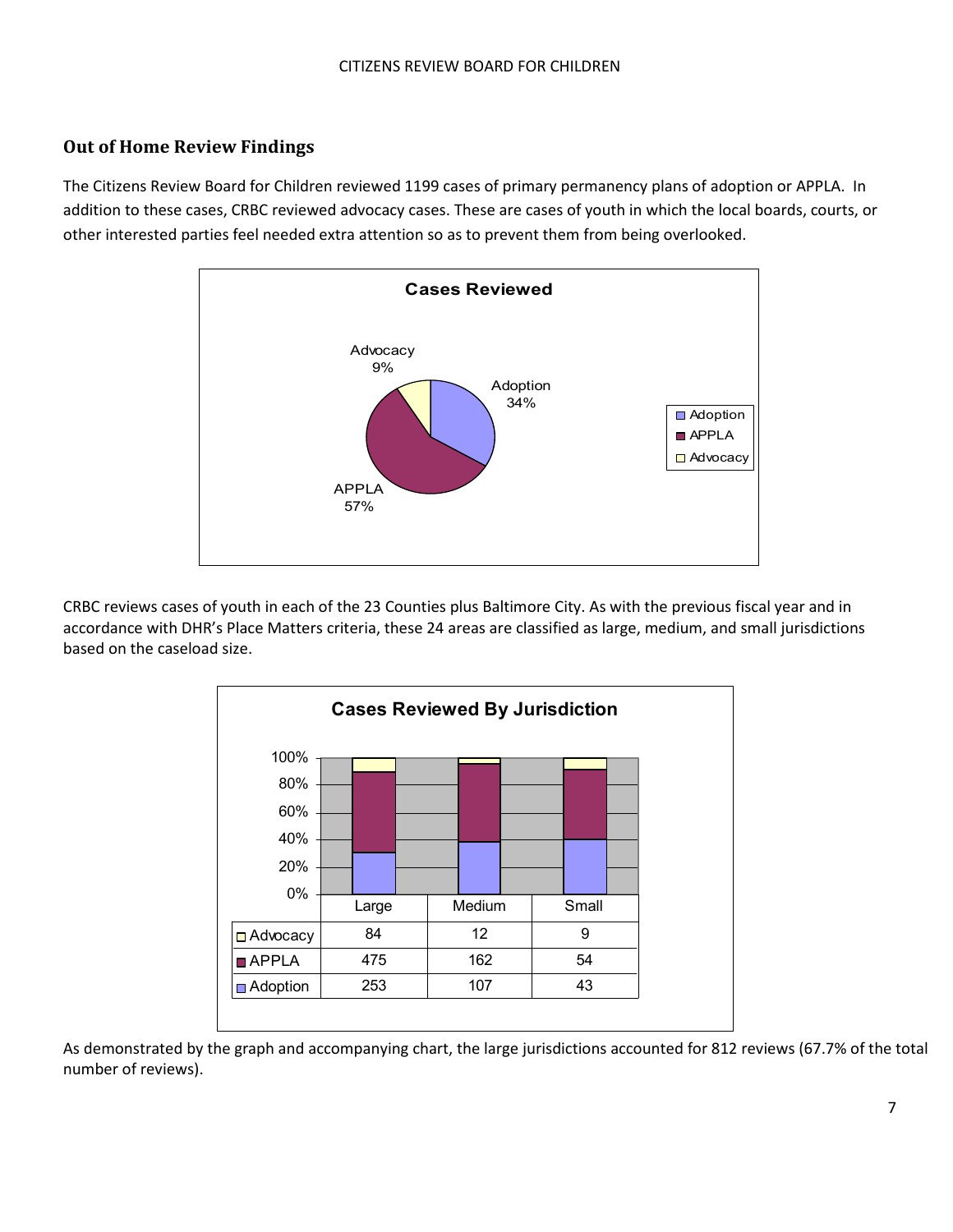## **Adoption Reviews**

#### **Large Jurisdictions**

The **Baltimore City** review boards reviewed 153 adoption cases (38% of the adoption reviews that were conducted). Termination of parental rights (TPR) had been filed timely in 56% of the cases reviewed. Children of legal age<sup>1</sup> consented to adoption in 72% of the cases, yet only 42% received adoption counseling. Over 90% of the youth reviewed were placed in pre adoptive homes and 64% of the youth had been in their pre-adoptive homes for 21 months or longer. The largest group of adoptive families was not former foster parents or relatives of the youth (48%). Relatives and kin comprised 34% of the pre-adoptive families. The local boards agreed with the plan in 72% of the cases reviewed.

Twenty-four adoption reviews were conducted in **Baltimore County.** Eighty-eight percent of children of legal age consented to being adopted and 100% of youth of consenting age received adoption counseling. However, TPR had been granted in only half of the cases reviewed. Ninety-five percent of the youth reviewed were placed in pre-adoptive homes and 48% of the youth reviewed had been in their pre-adoptive homes for longer than 21 months. The largest groups of pre-adoptive families were former foster parents (39%) and relatives (44%).

**Montgomery County** review boards conducted 45 adoption reviews. TPR had been filed timely in 76% of the cases reviewed and granted in 61% of the cases reviewed. Fifty percent of the youth reviewed had been in their pre-adoptive homes for 16 months or longer, with more than half in their pre-adoptive placement for 21 months or longer. Seventyfour percent of the youth reviewed who were of legal age consented to being adopted and 45% of youth able to consent received adoption counseling. Families who were not former foster parents or relatives of the youth comprised seventy percent of all pre-adoptive families.

Review Boards in **Prince George's County** conducted 31 reviews. TPR had been granted in 76% of the cases reviewed. Youth of legal age to consent consented to adoption in 80% of the cases reviewed; however, only 55% of the youth received adoption counseling. Families who were not former foster parents or relatives of the youth comprised the largest group of pre-adoptive families (72%). Seventy-seven percent of the youth had resided in their pre-adoptive placements for 13 months or longer.

#### **Medium Jurisdictions**

 $\overline{a}$ 

Review Boards in **Allegany County** conducted 12 adoption reviews. TPR had been granted in 50% of the cases reviewed and was filed in the remaining half. Youth were in pre-adoptive homes in 90% of the cases reviewed. In 60% of the cases reviewed, the pre-adoptive families were comprised of the youth's former foster parents. Half of the youth reviewed had been in their pre-adoptive homes for 21 months or longer. Seventy percent of the youth reviewed were not of legal age to consent. In one case, it was unknown by the case worker if the youth consented to adoption.

 $^1$  In the State of Maryland, the legal age for a child to consent to adoption is ten years old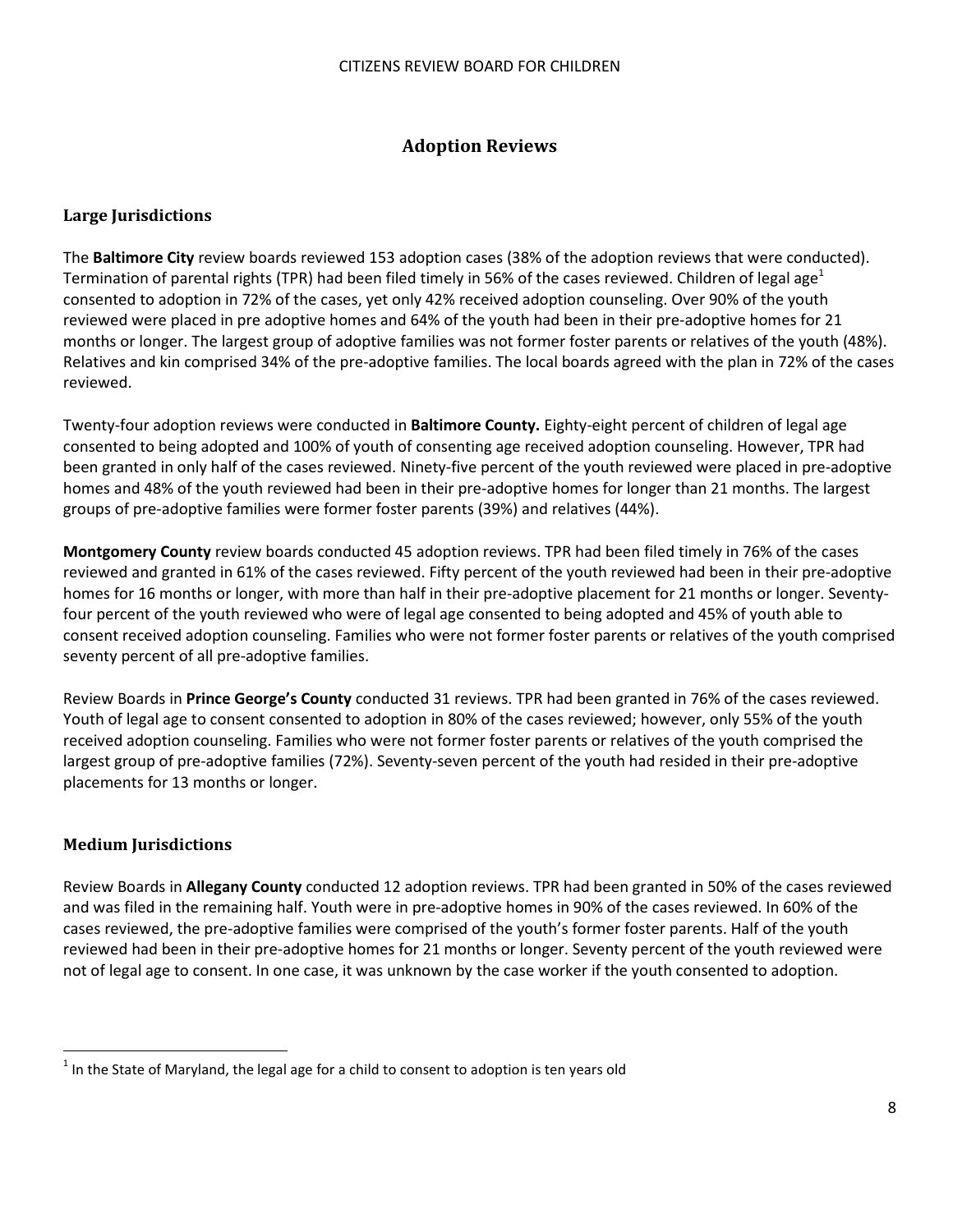The Review Board in **Anne Arundel County** reviewed 20 adoption cases. TPR was filed timely in 100% of the cases and was granted in 43% of the cases reviewed. Thirty-three percent of the youth able to consent consented to being adopted. Sixty percent of the youth able to consent received adoption counseling. Eighty-six percent of the youth were in pre-adoptive homes. Seventy-five percent of the pre-adoptive families were neither relatives nor former foster parents of the youths reviewed. Youth in over half of the cases reviewed had resided in their pre-adoptive home for longer than 13 months.

The review Board in **Cecil County** reviewed 13 adoption cases. TPR had been granted in 75% of the cases and was filed in the remaining 25%. Thirty-eight percent of the youth reviewed were of legal age to consent to adoption. Accordingly, 100% of the youth eligible to consent received adoption counseling. Youth resided in pre-adoptive homes in 75% of the cases reviewed. Sixty-two percent of the pre-adoptive families were neither relatives nor former foster parents of the youth. Sixty percent of the youth reviewed resided in their pre-adoptive homes for longer than 13 months.

 The review Board in **Charles County** reviewed two adoption cases. One of the youth reviewed was of legal age to consent. This youth consented to being adopted and received adoption counseling. TPR had been granted in both cases. One of the two youths was placed in a pre-adoptive home and had resided in the home for 21 months or longer. The pre-adoptive family was neither a relative nor a former foster parent of the youth reviewed.

The review board in **Frederick County** reviewed five adoption cases. TPR was granted in 60% of the cases reviewed. None of the youth reviewed were of legal age to consent to adoption and none received adoption counseling. Youth were placed in pre-adoptive homes in all of the cases reviewed. The majority of youth (60%) had resided in preadoptive homes for 21 months and longer. Pre-adoptive families were represented as former foster families and those who were neither relatives nor former foster parents of the youth they planned to adopt.

The review board in **Harford County** reviewed 12 adoption cases. TPR was granted in 20% of the cases reviewed and filed in 60% of the cases. TPR was not granted or filed in the remaining 20% of cases reviewed. Ninety-one percent of the youth reviewed were not old enough to consent to adoption. All of the youth reviewed resided in pre-adoptive homes. Seventy-three percent of the pre-adoptive homes were relatives of the youth they planned to adopt. Fiftyseven percent of the youth resided in their pre-adoptive homes for no more than nine months, with the majority residing in the homes for no more than six months.

Three adoption reviews were conducted in **St. Mary's County**. The board found that TPR was filed timely in two of the three cases. TPR was granted in two of the reviews. Two youth were not of legal age to consent to adoption. The Case Worker in the remaining case was not sure if the youth consented to adoption, however, it was reported that this youth received adoption counseling. All three youth resided in a pre-adoptive home. One youth resided in the home for 10 to 12 months with the other residing in the home for 21 months and longer. The pre-adoptive families for all three of the cases reviewed were not relatives or former foster parents of the youth placed with them.

The **Washington County** review board conducted 25 adoption reviews. TPR was granted in 67% of the cases reviewed and filed in the remaining 33% of cases reviewed. Over fifty percent of the youth were unable to consent to adoption due to age or medical limitations. Ninety-one percent of the youth resided in pre-adoptive homes. Former foster parents made up the largest group of pre-adoptive homes for the youth reviewed.

Fifteen adoption reviews were conducted in **Wicomico County.** TPR was granted in 77% of the cases reviewed and was filed in the remaining 23%. Sixty-two percent of the youth were unable to consent to adoption to due age or medical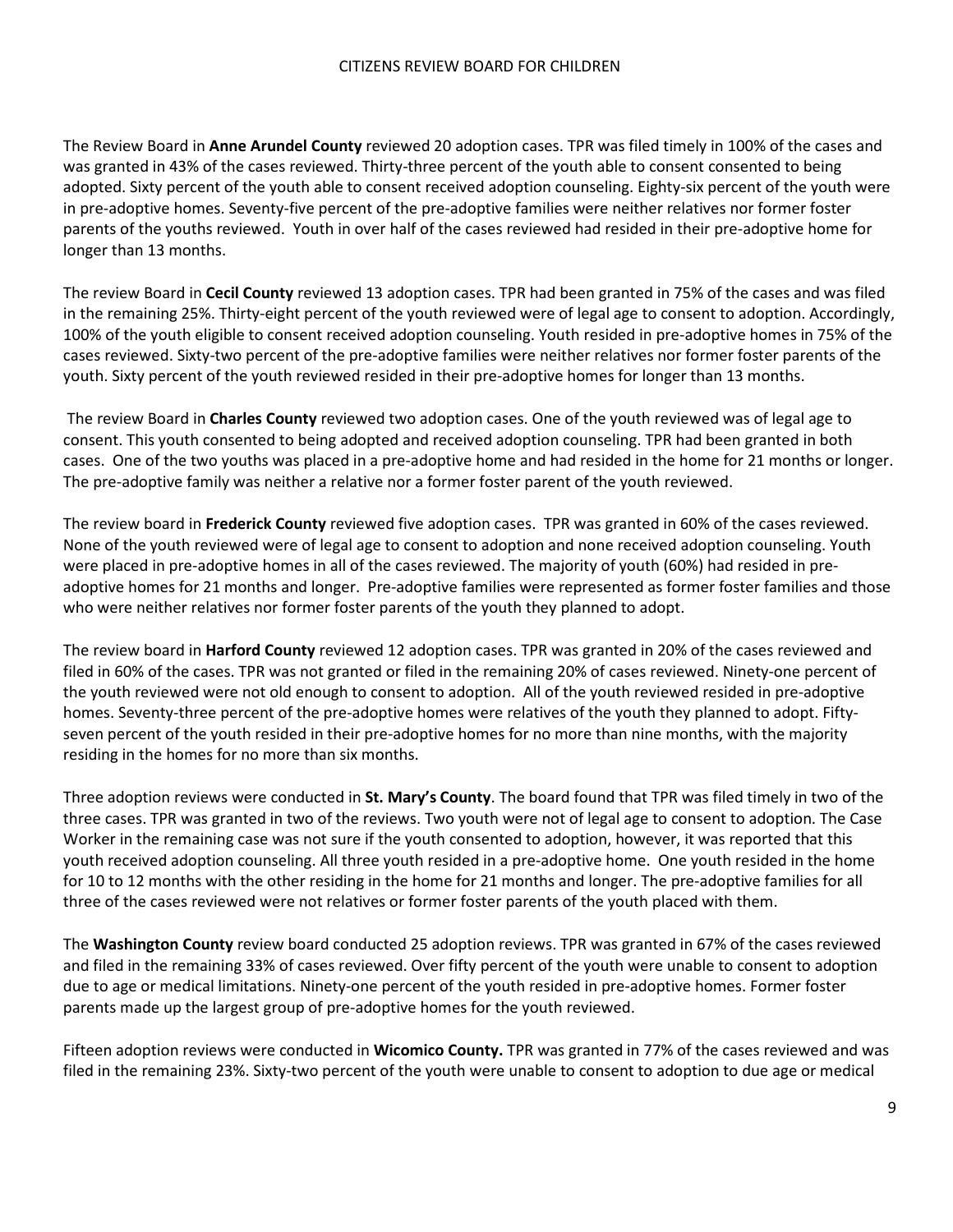limitations. The remaining 28% of youth did not consent to adoption. One youth consented to being adopted with conditions. One youth received adoption counseling. Sixty-four percent of youth reviewed resided in pre-adoptive homes.

#### **Small Jurisdictions**

 $\overline{a}$ 

The **Calvert County review board** conducted eight adoption reviews. TPR was granted in all of the cases reviewed. Three youth were of legal age to consent to adoption; however, six youth received adoption counseling. Two of the three youth of legal age consented to being adopted. All but one of the youth reviewed resided in pre-adoptive homes. Eighty-seven percent of the youth resided in their adoptive homes for 13 months or longer.

Two adoption reviews were conducted in **Caroline County**. TPR was granted in both cases. One of the youth consented to adoption while the other was not of legal age to consent. One youth received adoption counseling. Neither of the children resided in pre-adoptive homes; however, only one youth was listed on Adopt US Kids and the Maryland Adoption Resource Exchange (MARE)<sup>2</sup>.

**Carroll County** did not conduct any adoption reviews.

The review board in **Dorchester County** conducted three adoption reviews. TPR was granted in two of the three cases reviewed. Two of the children were unable to consent to adoption due to age. The remaining child consented to being adopted. Two children were placed in pre-adoptive homes. One youth resided in their pre-adoptive home for 7 to 9 months. The other resided in the pre-adoptive home for 21 months or longer.

The review board in **Garrett County** conducted five adoption reviews. TPR was granted in three of the cases reviewed and filed in the remaining two. Two of the youth were of legal age to consent to adoption. One of these two consented to being adopted. None of the youth received adoption counseling. Eighty percent of youth resided in pre-adoptive homes. Forty percent of the youth in pre-adoptive homes resided in the homes for less than one month.

The **Howard County** review board conducted two adoption reviews. TPR was not granted or filed in one of the cases. In the other case, TPR had been granted. One of the youth was able to consent to adoption but did not consent. This youth received adoption counseling. Both youth resided in pre-adoptive homes and resided in these homes for less than one year.

The **Kent County** review board conducted three adoption reviews. TPR was granted in one of the cases and filed in another. None of the youth were able to consent to adoption due to their age. All three youth resided in pre-adoptive homes. They all resided in their pre-adoptive homes for 21 months or longer.

The **Queen Anne's County** review board conducted two adoption reviews. TPR was granted in both of the reviews. One of the youth was of age to consent and consented to being adopted. Both youth were in pre-adoptive homes and resided in the homes for 7 to 9 months.

 $^2$  The State of Maryland requires youth to be listed on Adopt Us Kids and MARE websites if they are not in pre-adoptive homes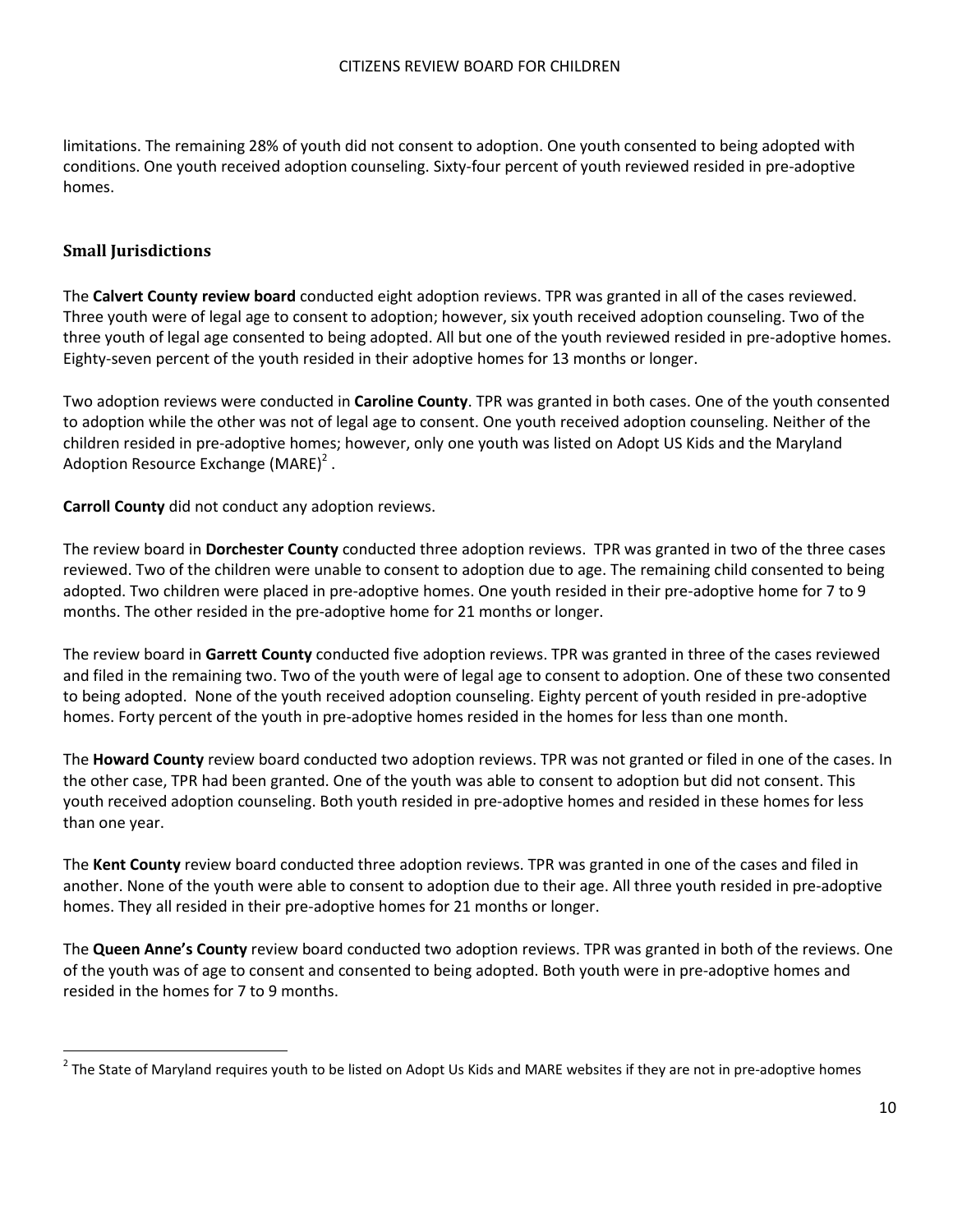Four<sup>3</sup> adoption reviews were conducted in **Somerset County**. In two cases, TPR was granted. Neither of the youth was of legal age to consent to adoption. Both youth resided in pre-adoptive homes for 4 to 6 months.

The **Talbot County** review board conducted nine adoption reviews. Permanency plans were established in all of the cases reviewed. Sixty-seven percent of the youth were placed in pre-adoptive homes. In 44% of the cases, the preadoptive families were relatives of the youth.

Five adoption cases were reviewed in **Worcester County**. TPR was granted in all of the cases reviewed. Three of the five youth were not of legal age to consent to adoption. Of the two youth who were of legal consenting age, one consented. Three youth received adoption counseling. All five youth resided in pre-adoptive homes.

#### **Demographics of Youth Reviewed**



 $\overline{a}$ 

 $3$  Data on two cases is not available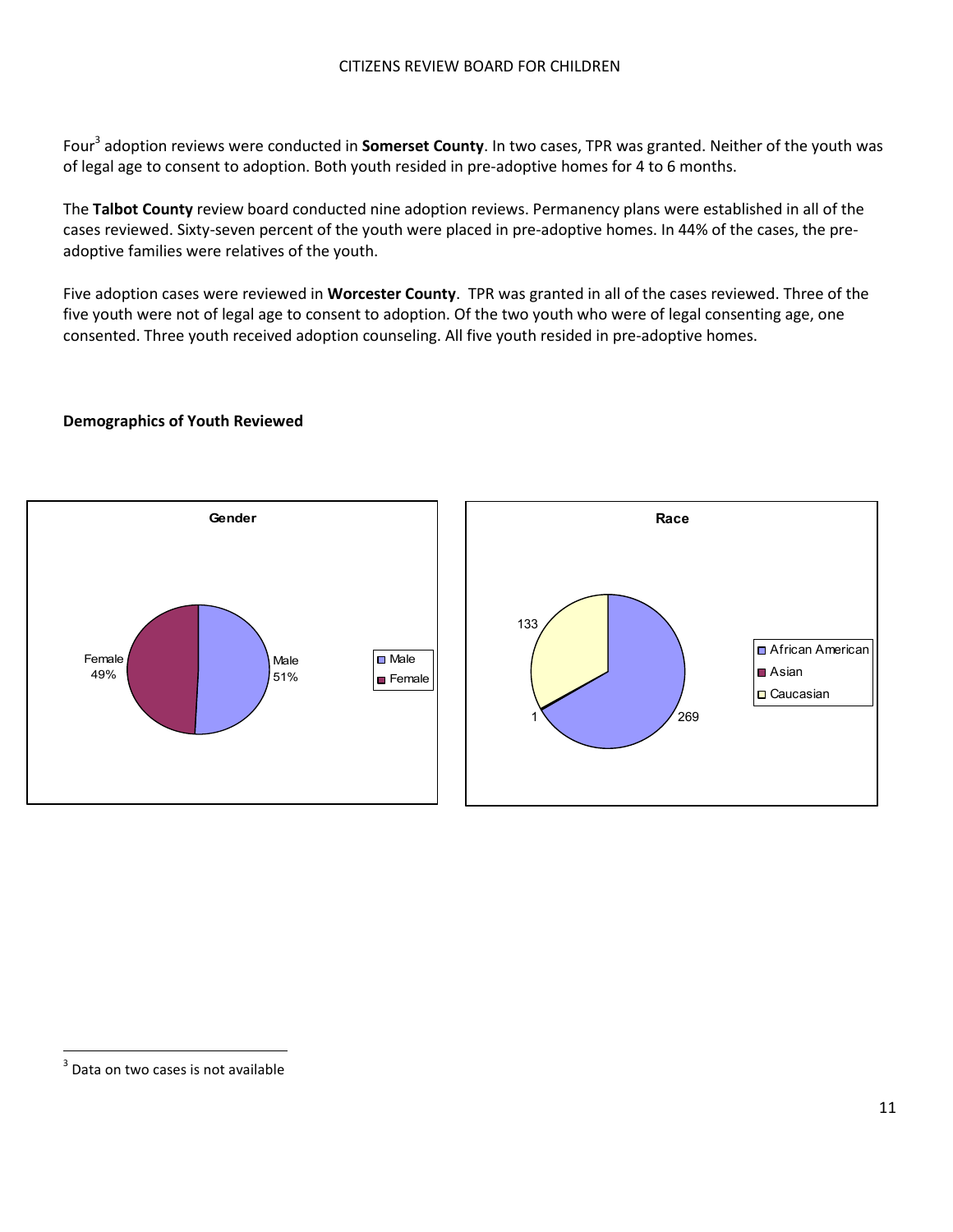# **Another Planned Permanent Living Arrangement (APPLA) Reviews**

# **Age**

Baltimore City and Baltimore, Cecil, Charles, and Prince George's Counties were the only jurisdictions in which youth ten years of age and younger had a plan of APPLA. Baltimore City and Prince George's County were the only jurisdictions that had plans of APPLA for youth eight years old and younger. Additionally, Baltimore City review boards reviewed cases of a two year old and a five year old with plans of APPLA.

The largest age group reviewed was that of youth age 17. These youth comprised 31% of the youth reviewed.

## **Other Permanency Plans**

In the majority of the cases reviewed, other permanency plans were considered prior to the plan of APPLA. In only 3% of the cases reviewed APPLA was the only permanency plan considered (Allegany, Caroline, Frederick, Montgomery, Prince George's, Queen Anne's, and Wicomico Counties and Baltimore City).

In 1% of the cases, the Case Worker presenting the case was unsure if other permanency plans had been considered (Prince George's and Wicomico Counties and Baltimore City).

- Permanency plans of reunification had been considered in 90% of the cases
- Relative Placement had been considered in 81% of the cases
- Adoption was considered in 73% of the cases

#### **Independent Living Skills**

Sixty-eight percent of the youth reviewed have APPLA plans with a goal of emancipation/independence. However:

- Fifty percent of youth have completed an independent living skills assessment
- Forty-eight percent of youth reviewed have an independent living plan in their file
- Forty-four percent of youth have been assigned an Independent Living Case Worker

During reviews, youth have reported they feel the independent living skills trainings are not effective. Youth have reported a "hands-on" approach would be more beneficial to them than what is currently offered (memorization).

#### **Service Planning**

- Youth had signed service agreements in 45% of the cases reviewed
- Workers reported efforts were made to involve youth in the case planning process in 89% of the cases reviewed
- In 76% of the cases reviewed, the youth had not had their required family investment meeting (FIM). However, the meeting was scheduled in eight percent of the cases.
- Board members felt additional services should be provided to youth in 47% of the cases reviewed.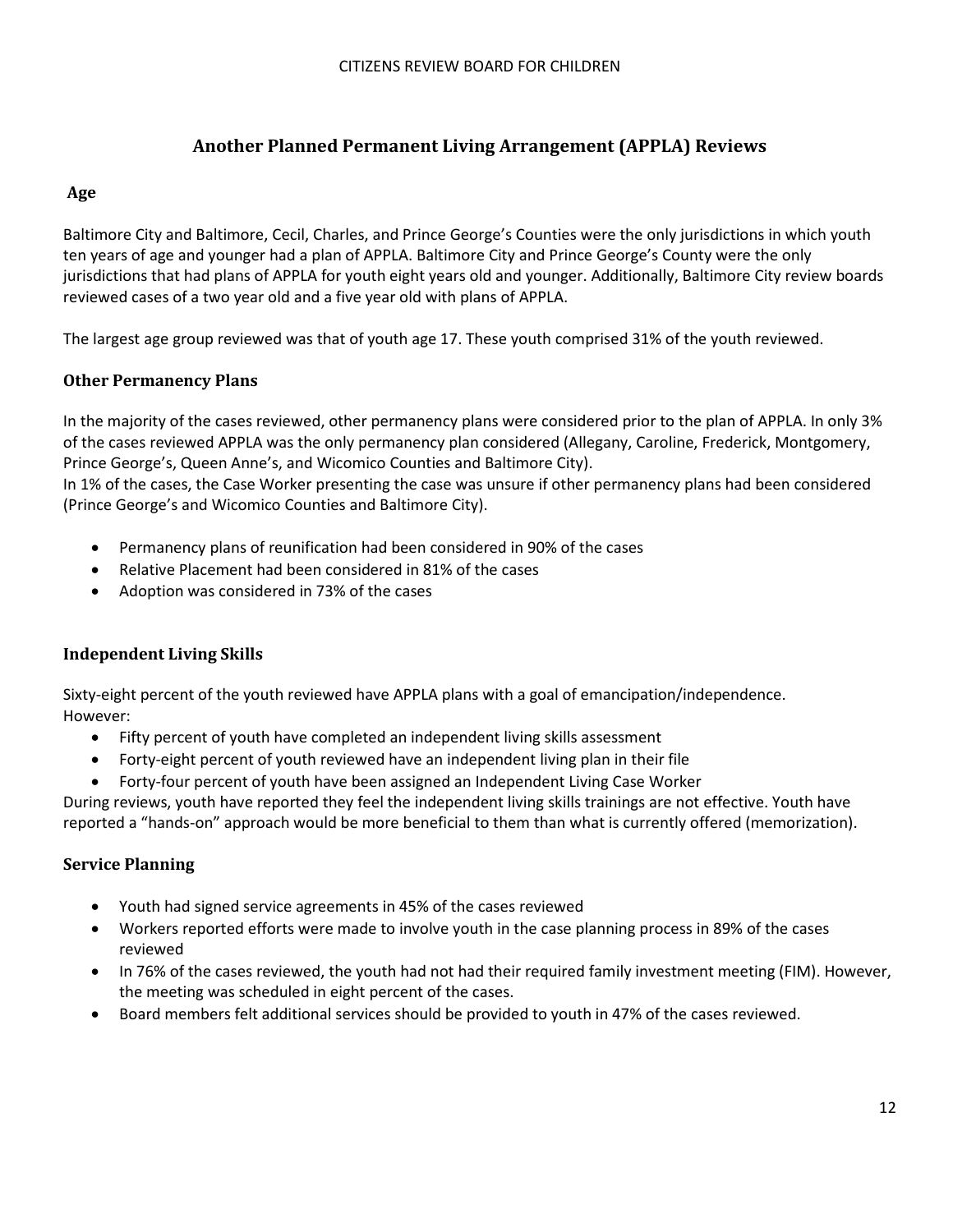#### **Permanent Connection**

A permanent connection is someone a youth can depend on for financial and emotional support long after they have reached adulthood. Although identifying a permanent connection is important for all youth, it is especially crucial for those about to exit out of home care, as they will no longer have the State and their Social Workers to depend on.

- In 67% of the cases reviewed, youth had a permanent connection identified.
- In 40% of the cases, the permanent connection identified was a family member

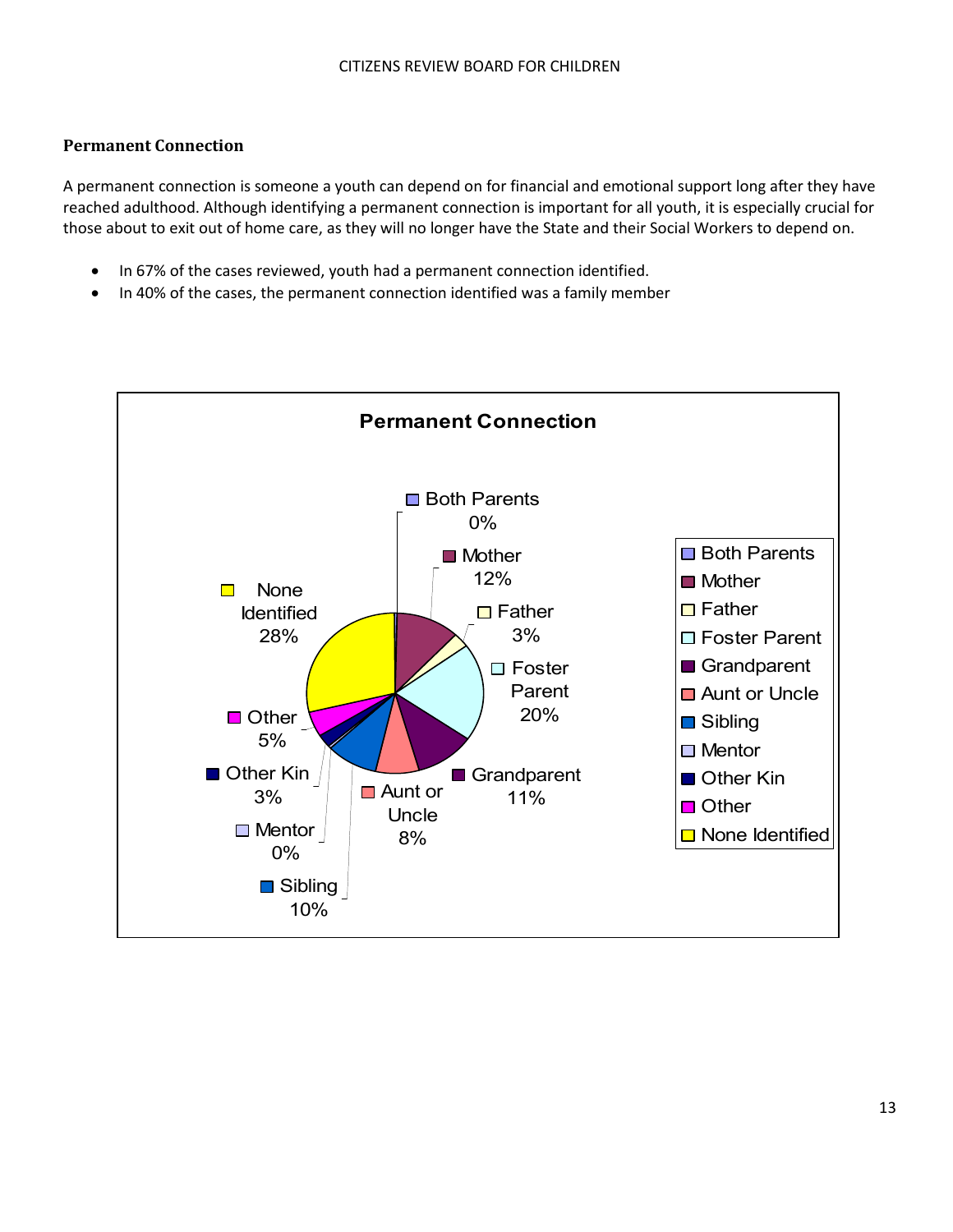## **Out of Home Care Statistics<sup>4</sup>**



At the end of the fiscal year, there were 8,013 youth in out of home placements. Three percent were new out-of-home placements.

At the end of the fiscal year, almost twice as many youth exited care as those who entered



4 Maryland Statestat

 $\overline{a}$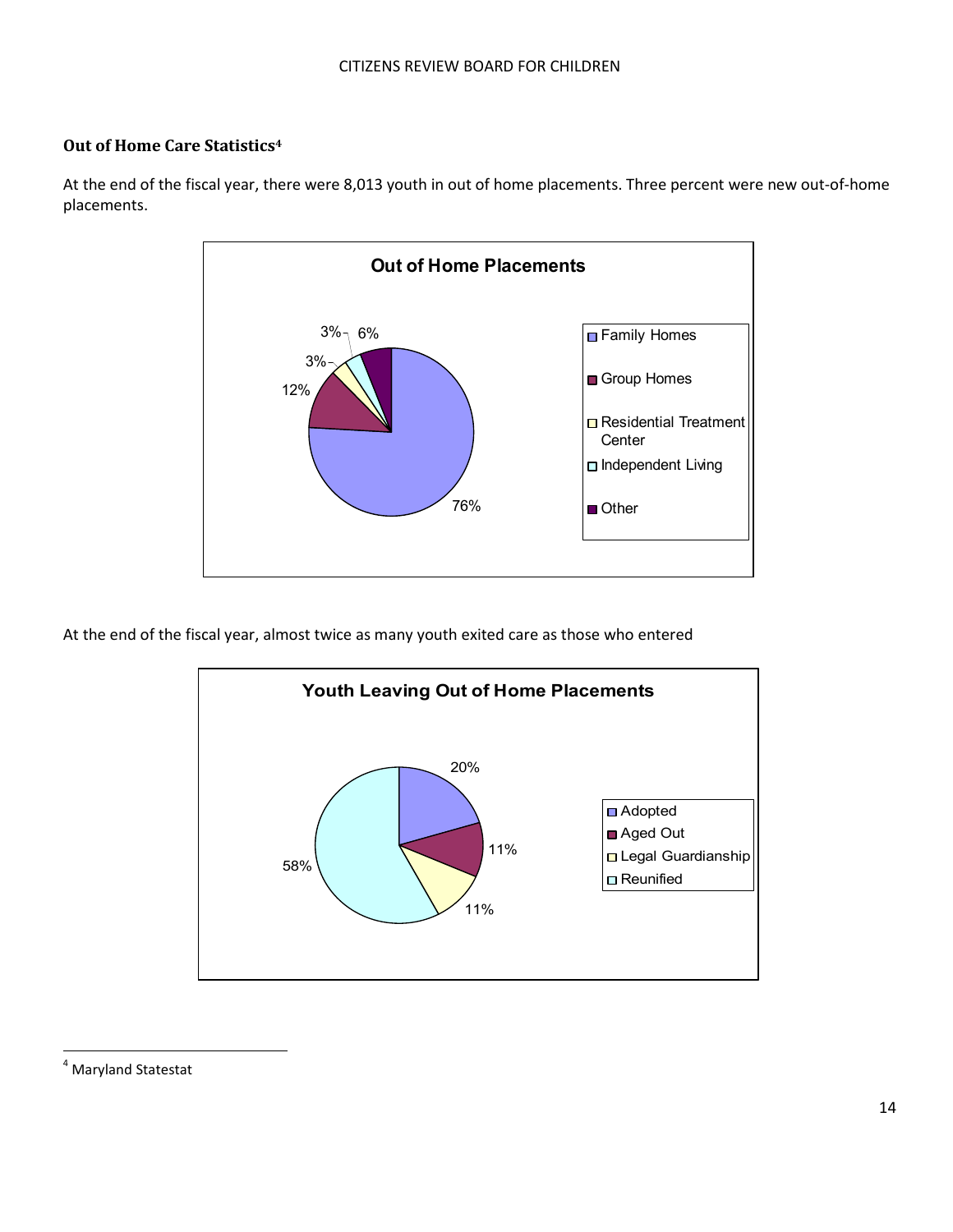# **Child Protection Panel Reviews**

In 1998, CRBC became a Citizen Review Panel in response to the federal Child Abuse Prevention and Treatment Act (CAPTA) and State law requiring citizen oversight of the child protection system.

CRBC's reviews emphasize policies, procedures, and cases pertaining to reports of child abuse and neglect. A local panel may be established in each jurisdiction. It reports its findings and recommendations to CRBC's State Board and to the local department of social services.

The reviews address five child welfare outcomes that are aligned with the Child and Family Services Review (CFSR). For each review the panels decide if the outcome is substantially achieved, partially achieved, not achieved, or not applicable. During fiscal year 2010, 11 jurisdictions completed child protective services reviews. The jurisdictions are: Allegany, Anne Arundel, Garrett, Harford, Queen Anne's, Montgomery, Talbot, Washington, and Worcester Counties and Baltimore City.

| <b>Outcome Area</b>            | <b>Measure</b>                                                                           | <b>Effectiveness Rating by Panel</b>                                                                                                                                     |
|--------------------------------|------------------------------------------------------------------------------------------|--------------------------------------------------------------------------------------------------------------------------------------------------------------------------|
| Safety<br>Outcome 1            | Children and first and<br>foremost protected from<br>abuse and neglect                   | The outcome was:<br>Substantially achieved in 94% of cases<br>Partially achieved in 6% of cases<br>$\bullet$                                                             |
| Safety<br>Outcome 2            | Children are safely<br>maintained in their homes<br>whenever possible and<br>appropriate | The outcome was:<br>Substantially achieved in 74% of cases<br>Partially achieved in 5% of cases<br>Not achieved in 16% of the cases<br>Not applicable in 5% of the cases |
| <b>Well Being</b><br>Outcome 1 | Families have enhanced<br>capacity to provide for<br>their needs                         | The outcome was:<br>Substantially achieved in 68% of cases<br>Partially achieved in 20% of the cases<br>Not achieved in 12% of the cases                                 |

The following comments were made by the panel members:

- § "The system needs to be changed to become more preventive instead of waiting until a serious situation occurs within a family, especially to the child."
- § "Reviewers have found that continuous intervention with a specific problem helps at the time but does not solve the issues."
- § "The system needs to make parents more accountable for their actions."
- § "There is a lack of a good relationship between the court and Department of Social Services' system."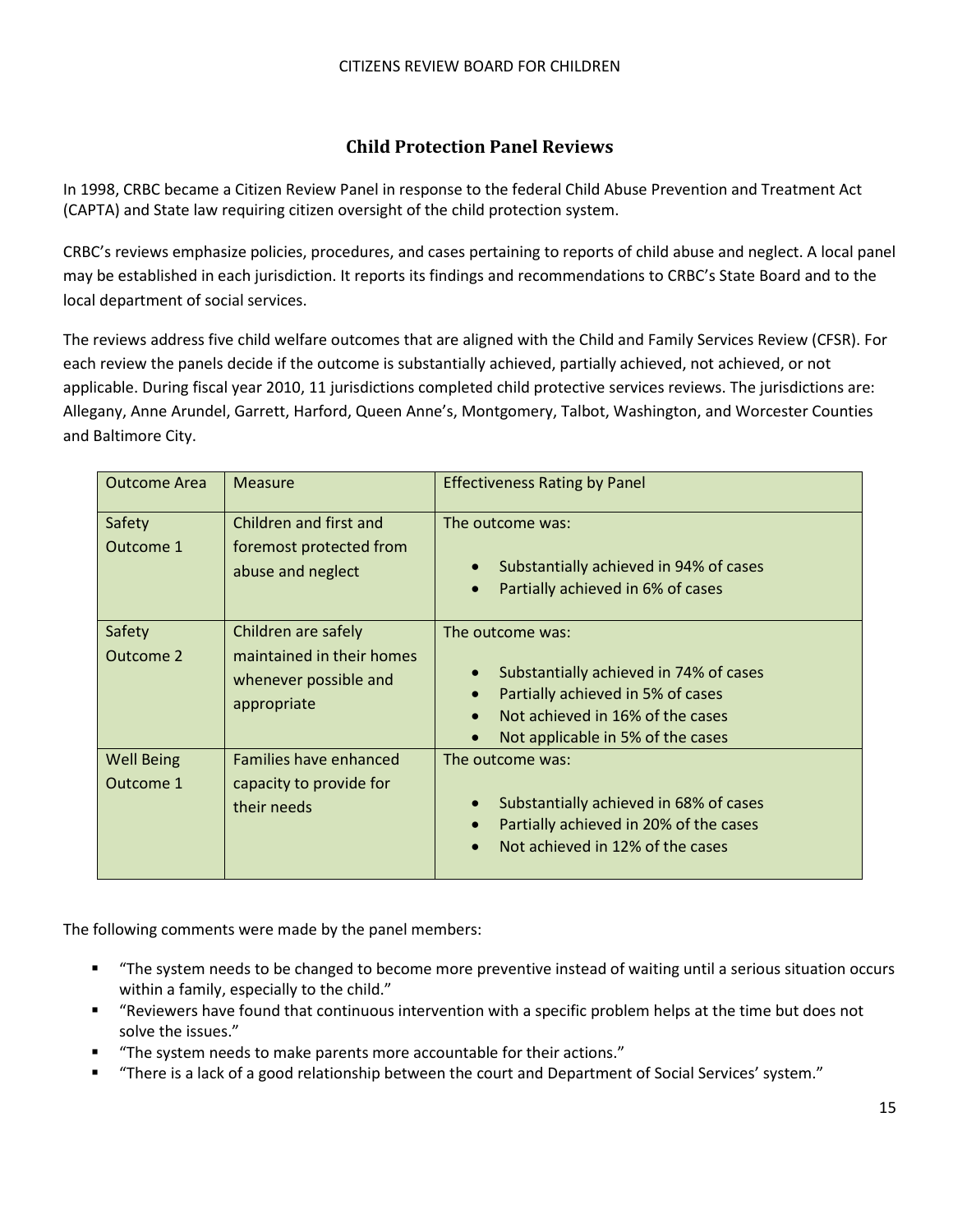| <b>Outcome Area</b>            | Measure                                                                                    | <b>Effectiveness Rating by Panel</b>                                                                                                                                                                         |
|--------------------------------|--------------------------------------------------------------------------------------------|--------------------------------------------------------------------------------------------------------------------------------------------------------------------------------------------------------------|
| <b>Well Being</b><br>Outcome 2 | Children receive<br>appropriate services to<br>meet their educational<br>needs             | The outcome was:<br>Substantially achieved in 44% of the cases<br>$\bullet$<br>Partially achieved in none of the cases<br>Not achieved in 7% of the cases<br>Not applicable in 48% of the cases<br>$\bullet$ |
| <b>Well Being</b><br>Outcome 3 | Children receive adequate<br>services to meet their<br>physical and mental health<br>needs | The outcome was:<br>Substantially achieved in 74% of cases<br>Partially achieved in 5% of cases<br>Not achieved in 21% of cases                                                                              |

## **Child Protective Services Statistics<sup>5</sup>**

At the end of the fiscal year, there were 5,525 open child protective services (CPS) investigations. Forty-four percent (2454) of these investigations were new allegations, received within 30 days.

CPS investigations are classified as allegations of neglect, physical abuse, or sexual abuse. The graph below displays the statewide breakdown of allegation by category as of the end of fiscal year 2010. As shown, the abuse cases (physical and sexual) total less than the neglect cases (40% vs. 60%).



 $\overline{a}$ 

<sup>&</sup>lt;sup>5</sup> Maryland Statestat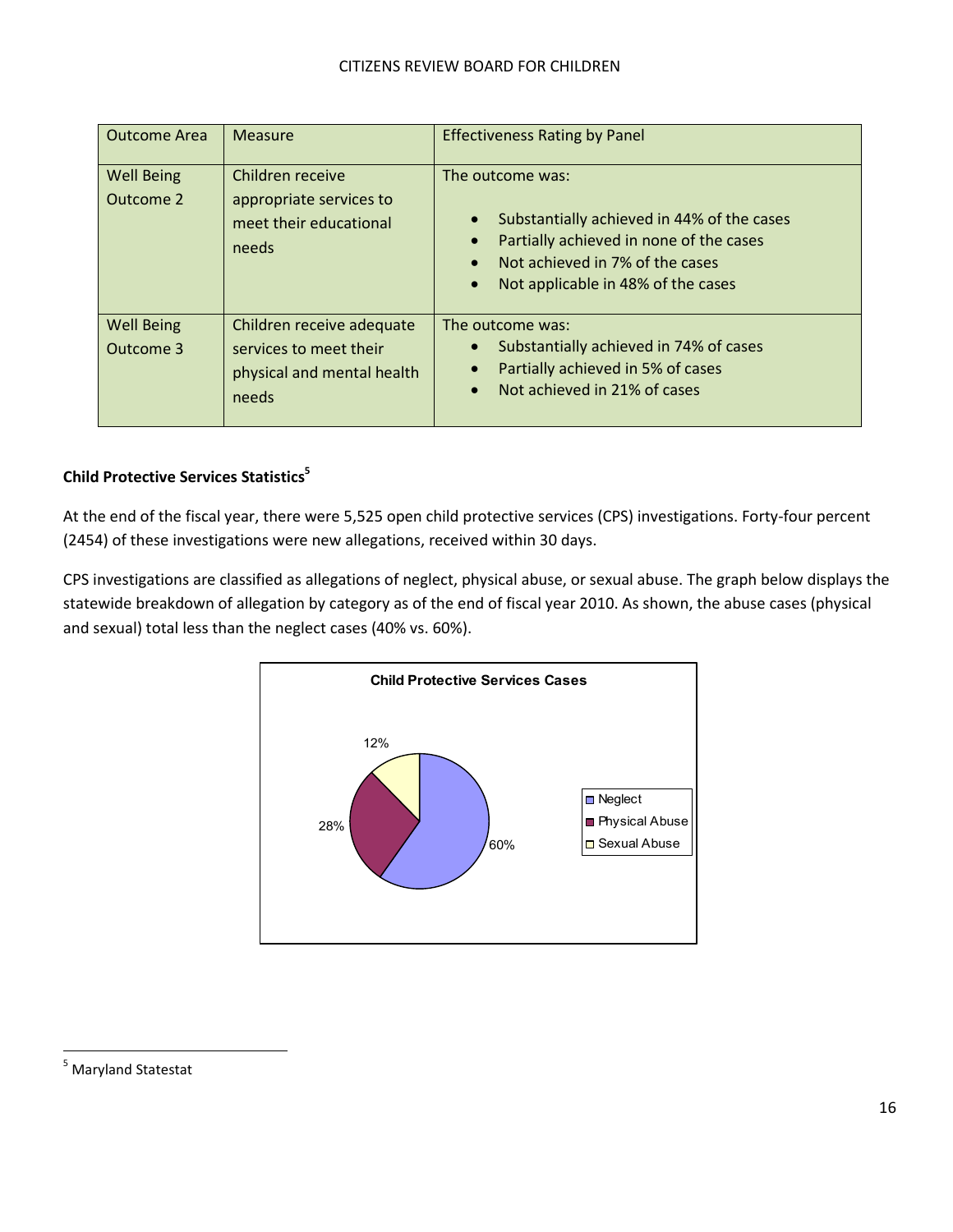# **Goals and Recommendations**

Looking forward, CRBC has identified the following goals*:* 

- Increase the number of youth who attend reviews
- Review Ready by 21 goals and assess whether youth are being adequately prepared for independence
- Assess service delivery and availability for reviews of families and youth in out of home and in home placements
- Increase the number of reviews conducted. Beginning fiscal year 2011, CRBC will change the review criteria for youth with plans of APPLA. To ensure oversight for this vulnerable population, CRBC will remove the "three to five months" language from the review criteria and review youth 17 and 20 years of age. Additionally, CRBC will review cases of youth 16 years of age and younger who have existing plans of APPLA (previously we reviewed youth 15 years of age and younger). Making these changes will widen the pool of youth who meet the review criteria.

To improve the working relationship with CRBC and service delivery to youth and families, DHR should:

- **Ensure Social Workers understand the importance of permanent connections for youth in out of home care.** During reviews, many identified permanent connections were younger siblings who may not be able to provide the support young people need.
- **Assist CRBC as we measure our effectiveness**. Recommendation reports are reviewed and returned to CRBC indicating an agreement (and implementation plan) or disagreement with the local board's recommendations. During the 2010 fiscal year, local departments accepted and agreed to implement the board's recommendations 98% of the time. However, only half of the reports were returned from the local departments
- **More effort should be placed on locating adoptive homes for youth with plans of adoption**. Statewide, only 34% of youth not placed in pre-adoptive homes were listed on MARE and AdoptUsKids websites.
- **More efforts should be made to provide services and supports to youth with plans of APPLA**. Statewide, only 39% of Case Workers were able to identify a plan to provide support services to the youth reviewed. An additional 41% were unsure if there were services or supports in place.
- **Youth should have an active role in their lives**. Youth should participate in the case planning process. They should have an understanding of their service plan goals and how to attain them. Additionally, youth should be encouraged to attend CRBC reviews.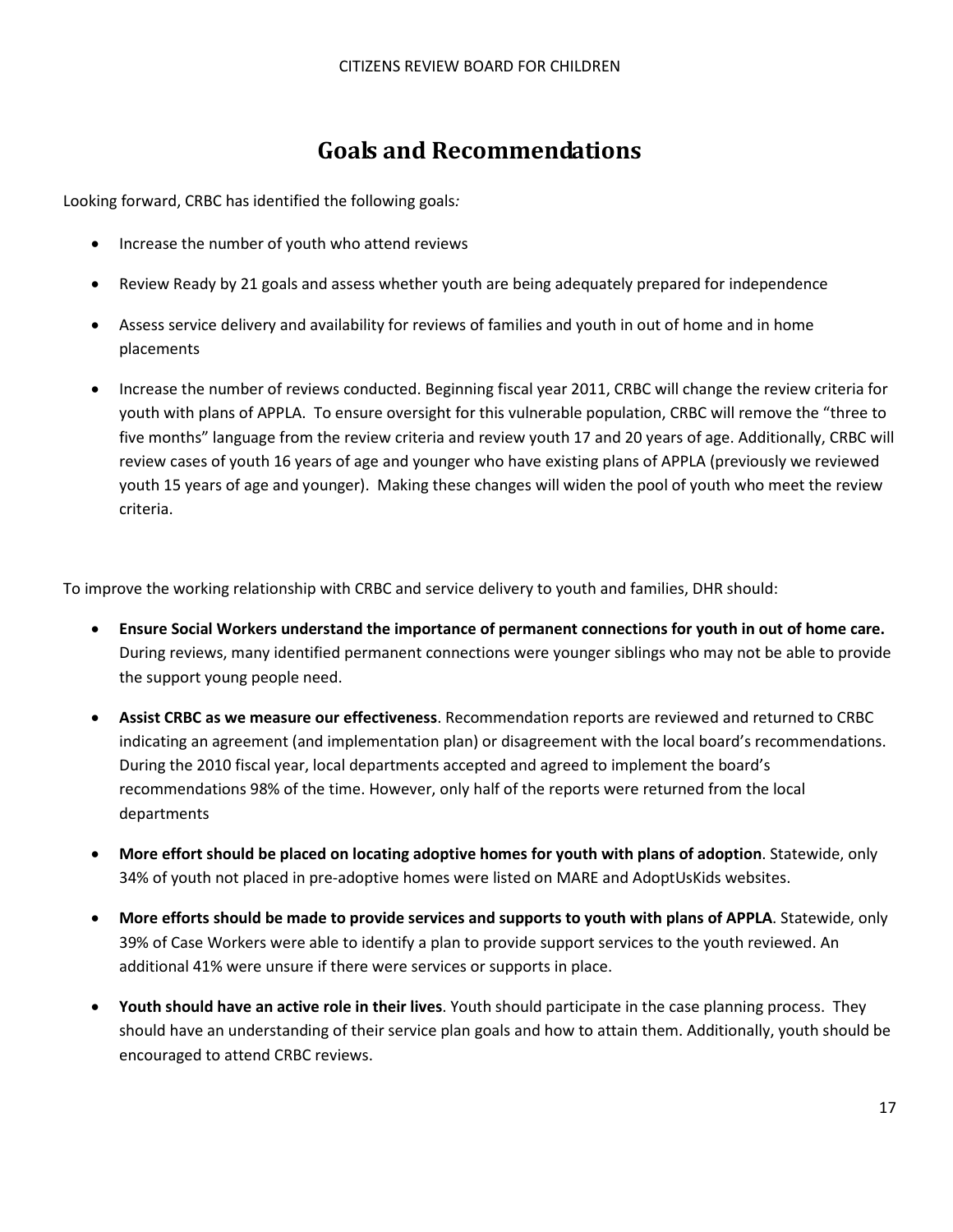# **Volunteers**

CRBC's volunteers are a group of highly motivated and deeply committed individuals. They range from working professionals to retirees with expertise in child welfare, education, health, families, and young people. CRBC has new volunteers who began service during the fiscal year and those who have served since the inception 30 years ago. On average, volunteers have served 12 years.

Below is a list of our dedicated volunteers:

Delores Alexander Phyllis Cooper Carolyn Gregory Nettie Anderson-Burrs **Beverly Corporal** Lauretta Grier Della Andrew Sheila Craig-Whiteman Charles Grinnell Doris Asti Frances Crawford Sharon Guertler Lucia Barger **Barbara Crosby** Barbara Crosby **Kirkland Hall** Catherine Barksdale Cherra Culbreath Stacia Hammond Beth Barritt **Tracy Curtis** Curtis **Rosina Handy** Rosina Handy Charles Baugh **Robin Davenport Robin Davenport** Elaine Hanratty Anna Mae Becker Jodi M. Davis Rebecca Hartman Earleen Beckman Kenneth Davis Lettie Hayes Marian Bellama **Ardena S. Dixon** Ardena S. Dixon Juanita S. Bellamy Sean Doherty **Sean Doherty** Sean Poherty Ruth Hayn Fred Bowman Jackie Donowitz Virginia Heidenreich Brenda Boyd **Scott Durum** Scott Durum **Brenda Henry** Brenda Henry Monique Boyd **Confluence Confluence Eaton** Joyce Eaton **Leon Henry** Leon Henry Sarah R.Boyd-Walker **Russell Ebright** Communist Dee Hoffman George Braxton **Candy Edwards** Candy Edwards Wesley Hordge Anne Brown **Communist Communist Communist Communist Communist Communist Communist Communist Communist Communist Communist Communist Communist Communist Communist Communist Communist Communist Communist Communist Communist** Barbara Brown **Cheryl Emery Cheryl Emery** Michelle Howard Erwin Brown, Jr. Tracey Estep Fracey Estep Holly Hutchins John Brown Lisa Falls Reed Hutner Otanya Brown **Sandra Farley Community** Sandra Farley **Sandra Farley** Superintendent Superintendent Superintendent Superintendent Superintendent Superintendent Superintendent Superintendent Superintendent Superintendent Sup Larry Bruch Rev. Mary Farnell Lynette Irlmeier Michele Burnette **Ruth Fender** Ruth Fender **Beulah Jackson** Heidi Busch Carolyn Finney Carmen Jackon Linda Busick **Allyn Fitzgerald** Allyn Fitzgerald Kenneth C. Jackson, Sr. Frances Carr Dianne Fox Sheila Jessup Carol Carson **Nina Gallant** Nina Gallant Helen Diane Johnson Rev. Cameron A. Carter **Bernard Gibson** Bernard Gibson Jacqueline Johnson Bernice Cohen **Kaye Gibson** Roslie Johnson Roslie Johnson Jane W. Cohen, PhD **Dr. Walter Gill Portal Poria Johnson-Ennels** Janet Cole **Betty Golombek** Gilda Kahn John Coller Carolyn Goodrich Carolyn Goodrich Collect Carolyn Goodrich Collect Carolyn Carolyn Carolyn Carolyn Karen Kaludis Mary Jo Comer **Charles Goslee** Mae Kastor Charles Goslee

Janice Cannon **Ernestine Jackson-Dunston** Robert Foster **Example 2018** Ernestine Jackson-Dunston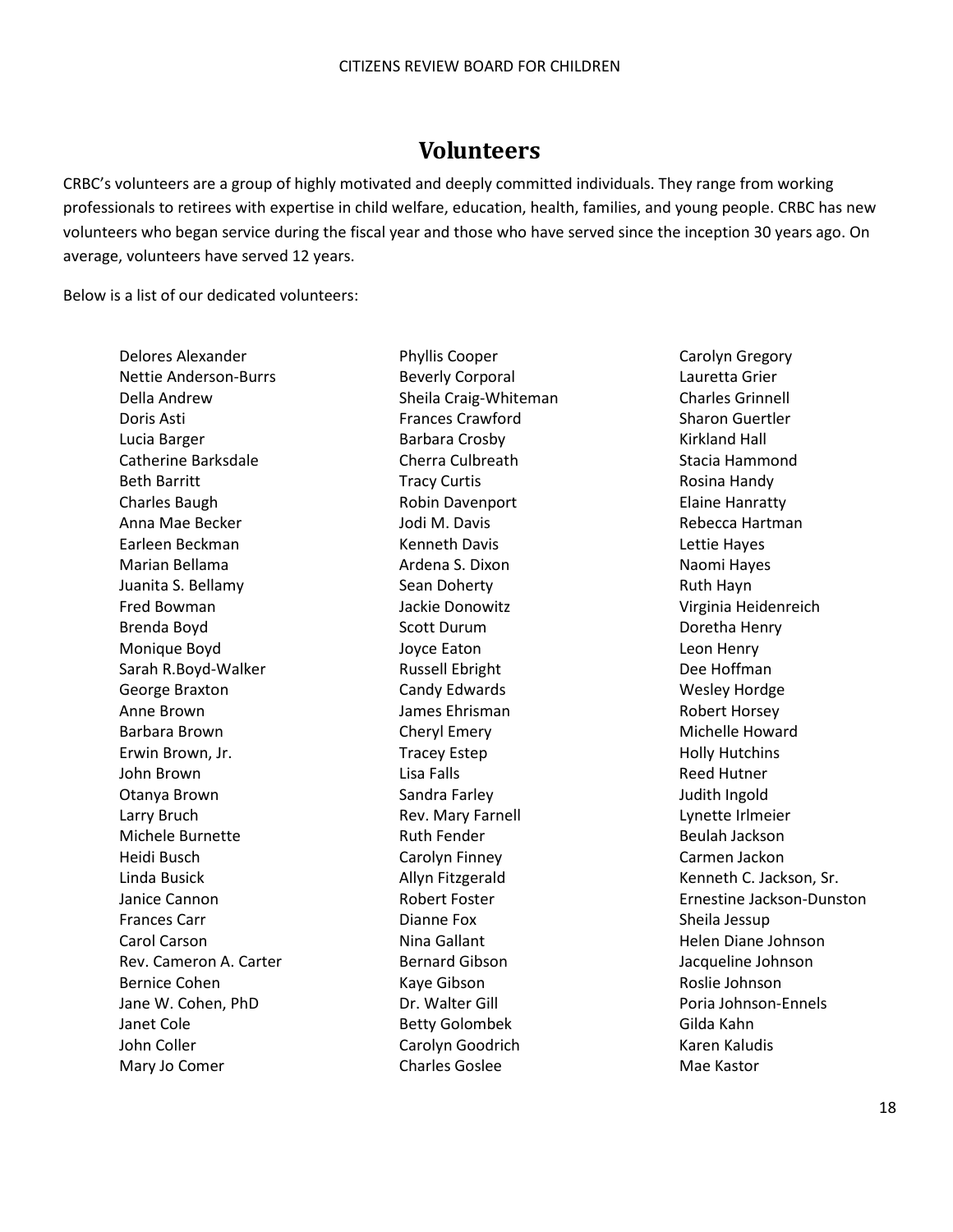Emily Cooke Prince Green Dr. Fatai Kazeem Stephen Keith Franklin Parker Carmen Shanholtz Pamela King The Melissa Parkins-Tabron The Lavinia Shockley-Hearn Lawinia Shockley-Hearn Deborah Kolb Janice Patterson Sue Sines Janice Lake **Joyce Patterson Leroy Smith** Pat Latkovski Mary Patton Sylvia M. Smith Beatrice Lee **Richard Peskin** Beatrice Lee **Jo Ann Staples** Lois W. Levy Marcella Peters Geri Stearn Denise Lienesch **Ann Phillips** Channel Ann Phillips Stephanie Stone Joan Little **Trudy Pickrel Accompany** Communication Nelle Stull Mary MacClelland **Iris E. Pierce Iris E. Pierce** Patricia Sudina Dian MacNichol Glen Plutschale Denise Sweeney Joanne Magness Ella Pope William Taylor Pam Marvel **Donald Pressler** American Marvel Donald Pressler American Checker Assessment Donald Pressler Cathy Mason **Marie H. Priest** Patricia Tichnell **Cathy Mason** Patricia Tichnell Joanne Masopust **Stephanie Quinn** James M. Trent Margaret Mattson **Mattson** Gail Radcliff Wanet Tyson Dianne Mayfield **Margaret Rafner** Margaret Rafner Clarence E. Vaughn Patricia McFadden **Carol Rahbar** Carol Rahbar Adolph Vezza Laura McIntosh **Mary Weaver** Janet Ramsey **Mary Weaver** Mary Weaver Mary Lu McNeal **Irma Weinstein** Phyllis Rand Irma Weinstein Rosemarie Mensuphu-Bey **Ranney** Patricia Ranney **Cynthia Wells** Deanna Miles-Brown Jennifer Redding Carol Wessner Angel Monroe **Margaret Richardson** Daveeda White Suzanne Moran Pamela Ronan Lil Wilkinson Sadie Nelson **Edith Williams** Lori Sadler **Communist Communist Communist Communist Communist Communist Communist Communist Communist Communist Communist Communist Communist Communist Communist Communist Communist Communist** Judith Niedzielski Valerie Sampson Elizabeth Williams Dr. Lois Nixon **Carol Sangiovanni** Bryant Wilson Sherry Nolte **Patricia Scanlon** Patricia Scanlon **Herbert Wilson** Mary C. Norton **Carol Schaake** Carol Schaake Joanne Wolinsky Chris Offutt **Carol Scheer** Carol Scheer Kathleen Worthington Italy Overton The Superson Superson Jeffrey Schwamm and Jennifer Wright

Elaine Conley **Nancy Graham** Gail Kaufman Gail Kaufman Linda Paez Shirley Scurry Chi-Ann (Ruby) Wu

Beatrice Moore **Aundra C. Roberts** Dr. Patricia Whitmore-Kendall